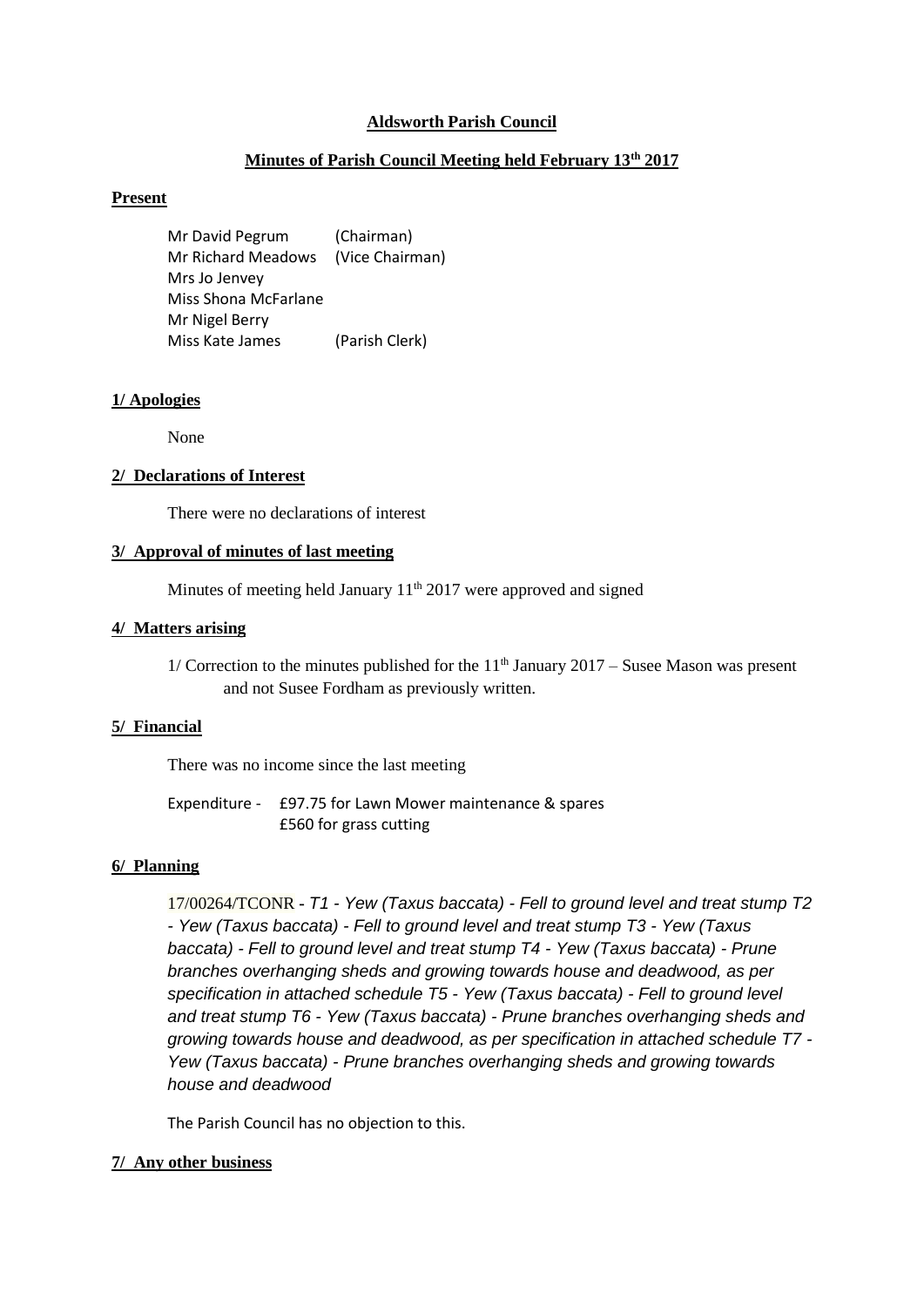1/ **Grass Cutting** – The Parish Council will employ Alex Williams to take on the grass cutting for the village this year.

2/ **Dog Fouling** – It has been brought to the Parish Councils attention that there is an issue with an increase of dog mess in the verges along School Hill, the path along the B4425 towards the pub & the path to the village hall. The Parish Council would like to remind people to pick up after their dog and either take it home with them or place it in a dog poo bin. Please do not leave it on the floor or hanging in bags from hedges and trees. Strimming of the village will start soon and it is not a pleasant thing to strim.

Under the terms of the Dog Fouling Order, dog mess must be disposed of properly when a dog fouls in a public place. If dog mess is not picked up and disposed of properly, the CDC's Environmental Wardens can issue a fixed penalty notice for £75 or refer the matter for prosecution in the courts where the fines could be £1000.

The dog mess bin at Ladbarrow lane was reported for emptying to Cotswold District Council  $(CDC 000000110533)$  – this has now been done.

3/ **Speeding** – Richard Gray from Highways came to the village to discuss the issue of speeding and what measures could be implemented in order to help solve this issue.

The following points were put forward by Richard Gray:

1. Leaning trees on the verge opposite the junction into Aldsworth village. The angle of these trees makes them very vulnerable to falling into the highway during high winds and thus causing a safety issue. The ones which present the greatest hazard will be removed. It was discussed that if too many are removed it will open up the forward visibility and potentially create more issues.

2. The existing chevron sign near the Aldsworth junction.

This can become 'lost' in the background foliage. They will look into realigning it slightly and if funding is available replace it with one with a yellow background.

3. To assist with the message about the speed limit along the B4425 they will arrange for a 50mph repeater to be installed near the Aldsworth village turning.

4. Some additional reflective posts will be installed in the grass verge by the footway leading to the Pub.

5. A dotted white line will be painted between the road and path opposite the Ladbarrow Farm turning, where there is no grass verge.

6. 2x bend/junction signs (TSRG 512.1) will be installed to replace the existing bend signs, at both ends of the village

7. A junction sign (TSRG 506.1) will be installed prior to the Coln St. Aldwyns turning as you approach Aldsworth from Bibury.

8. They may be able to reinforce the existing 50mph start points on both approaches with some "dragons teeth" markings and 50mph roundel, but only if this is possible in this situation.

9. The installation of "Gateways" was discussed at length.

Similar "Gateways" have recently been installed at North Cerney and Ampney Crucis, with great effect. As a guide, each "Gate" (x2 at each end of the village) will cost in the region of £1000 (so approximately £4000 in total). Full funding for gateways has to come from the Parish, however, there is the potential under the Community Offer for 50/50 funding. Richard Gray will look to see if this is available in this financial year and is not sure whether this initiative will be carried forward into financial year 17/18.